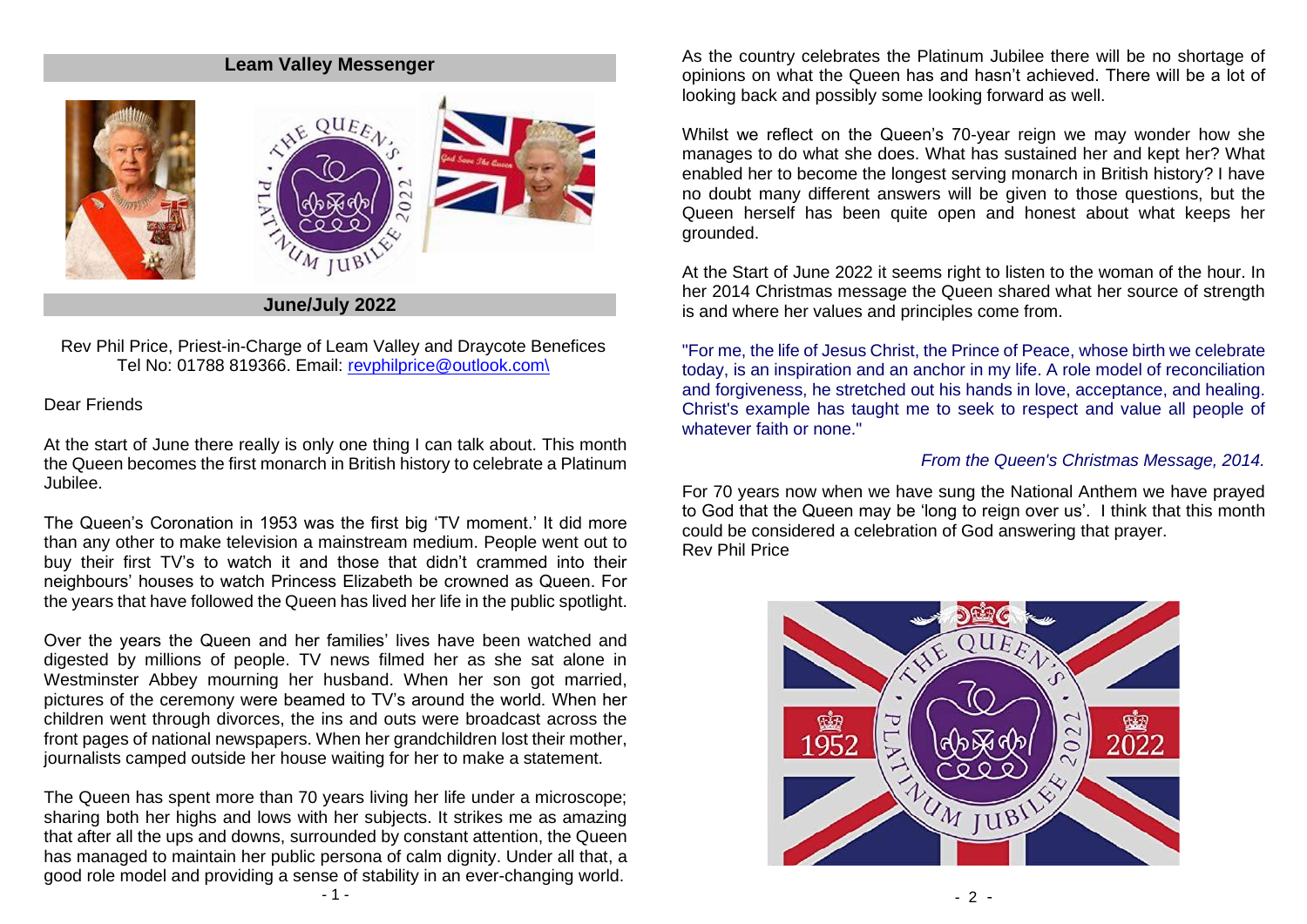## **From the Registers**

**Funerals:** We offer our sympathy and the assurances of our prayers to the relatives and friends of:

> **Arthur Govett Caunter** whose funeral took place on 12th April at All Saints' Church, Leamington Hastings.

> **Bruce Wynn Roberts** whose funeral took place on 17th May at St Peter's Church, Grandborough

**Weddings**: We congratulate the following couples whose weddings took place at All Saints' Church, Leamington Hastings.

> **Nicholas George Edward Turner to Sophie Jane Smith** on 1st April

**Oliver James David Nunn to Frida Matilda Evelina Dahlqvist**  on 9th April.

**Baptism** We welcome **Annabelle Phoebe Smith** into the life and membership of the church family. Annabelle was baptised on 23rd April at All Saints' Church, Leamington Hastings

#### **Church News and Notices**

**Flecknoe**

## **Big Breakfast**

Many thanks to Sara Jolley for organising another excellent Big Breakfast on Saturday 30th April. Thanks to all those who helped her and to all who came along to support us. The excellent sum of £505 was raised towards church funds. Sara, we look forward to another next February!

# **Afternoon Teas**

On 16th July, Afternoon Teas will be served in the garden at Hillcrest House, (weather willing) from 2.00 to 4.00 pm. All are welcome.

## **Sunday Breakfast Service**

The speaker at our Breakfast Service on 26th June will be Angela Maxwell from 'Gift of the years - Rugby'. She will speak about the mission to reach out to those living in care homes and in the later years of their lives.

Jonathan Ashton will be speaking to us on 24th July. He was sadly not able to be with us on 22nd May due to the untimely death of the Minister of his church in Coventry. He works as an Undertaker and will tell us about 'Cursillo' an organisation that 'encourages and supports Christians living out their faith in practical ways.'

## **Grandborough**

#### . **Churchyard tidy up**

We would like to thank all the volunteers who came to help tidy up in the churchyard on **Saturday 2nd April.** We had a very good response of willing workers**,** for which we were extremely grateful.

## **Farmers' Market**

We were delighted by the generosity of everyone who came to the Farmers' Market in April, when we raised the sum of £315 in the Café and £85 from our Stallholders. A cheque for £400 was sent to the DEC Ukraine Appeal. Very many thanks to all who supported us.

Although Thursday 2nd June is an official Bank Holiday for the Platinum Jubilee, we will still be going ahead with Farmers' Market as normal. The only stallholder who will be unable to attend is Whittlebury Bakery.

Please come along and join us. If the weather is nice, we plan to put some tables outside

# **Messy Church**

Having had an excellent turn out for Messy Church in April, we were disappointed to have so few at our May meeting. Only 6 children with their Mums/Dads came along. However, they all enjoyed the crafts and worship and there was plenty of food for everyone.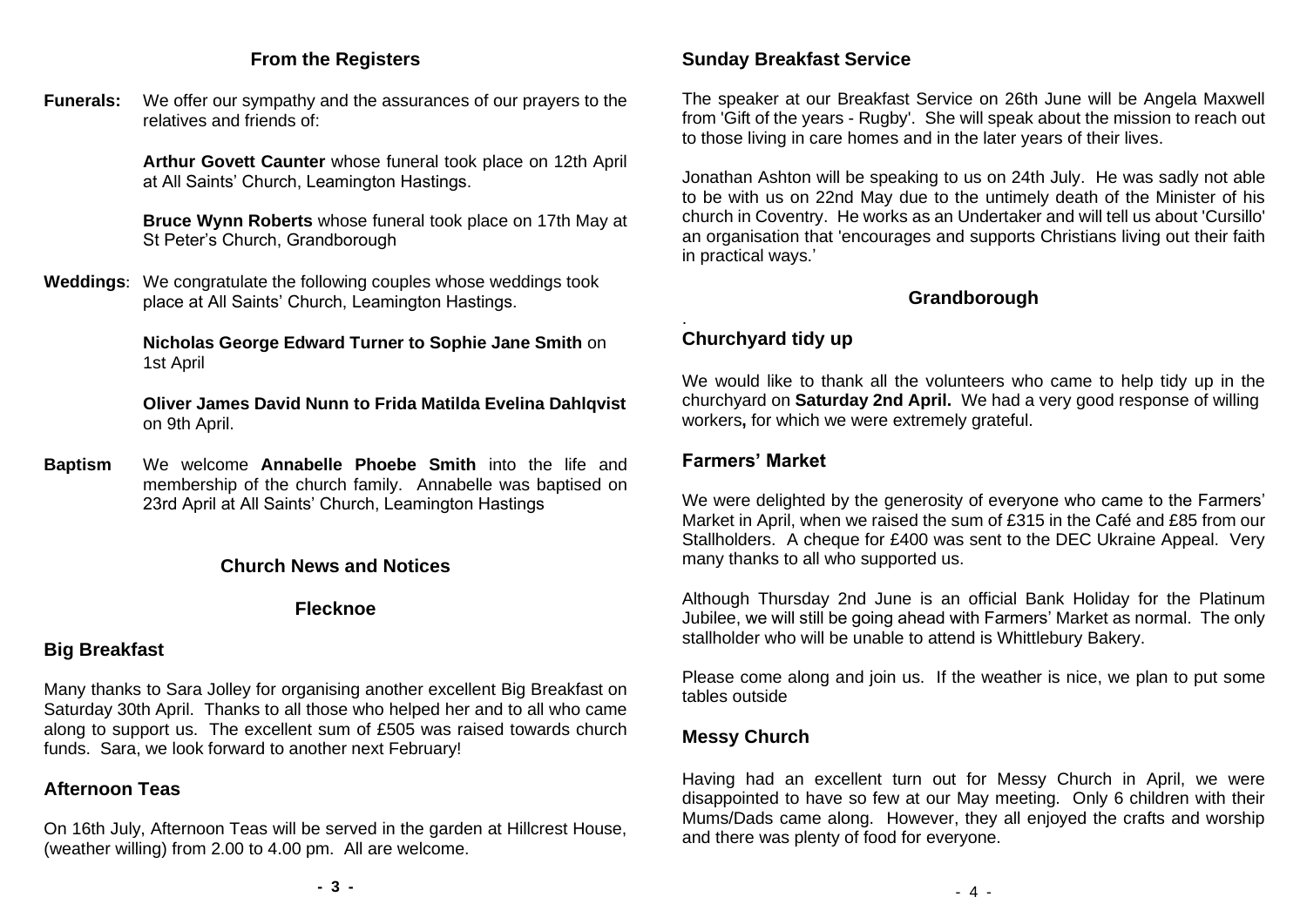We are still intending to have Messy Church on 2nd June and are hoping to have a number of families join us. This will be a fun day to celebrate the Platinum Jubilee. Weather permitting, we hope to hold our activities outside with a buffet tea. In order to cater for everyone, it would be helpful if you could let Dorothy know if you intend to come along. Details are on the back page.

## **Christian Aid week 15 – 21 Ma**y

We would like to thank everyone who has supported Christian Aid in the Parish of Grandborough. The Coffee Morning was very successful when we raised the sum of £175. In total, with donations by e-envelope and Gift Aid, we have collected the grand sum of £507.75 for this very worthy cause.

## **Willoughby**

The good news is that we have finally hit our target for the toilet/servery project. We are now waiting for a builder to supply tenders, after being let down.

The National Heritage Lottery approved our bid for a grant for repairs and heritage activities at the church. We have applied for permission to start, hopefully next month, and just waiting for a new advisor.

## **Funeral**

Sadly, a popular and well known villager, Jean Whitehead, passed away in May. The funeral service will take place on Monday 20th June at 1.45 pm at St Nicholas Church, followed by a Committal at Rainsbrook Crematorium.

# **Soup and Puddings**

Our Soup and socials will continue by popular request. Lovely homemade soups and puddings, with suggested donation of £5 for both. Everyone welcome. The next dates are 25th June and 23rd July in the Village Hall from 12 - 2.00 pm.

# **Pet Service**

A pet service is planned for Sunday 12th June at 11.00 am in the church. The Rev Phil Price will be on hand to welcome all our trusted companions to whom we could not have been without during the last few years

# **Heritage Craft Weekend**

On July 9<sup>th</sup>/10<sup>th</sup> we will be having a Heritage Craft Weekend at the church. Heritage Crafts will be on display, maypole dancing, stalls. Posters will go round once it has all been confirmed. Exciting and fun filled. Contact Karen Nichols kindon@aol.com for further details.

# **Wolfhamcote Church**

On **Sunday 26th June at 3.00 pm**, the Church will become a Way Station on the pilgrimage route Via Beata from Lowestoft to St David's. This will be marked with the commissioning of a beautiful wooden carving in the Church and a Gospel Choir led by the New Testament Church of God from Rugby. Please come to the Church at 3.00 pm to help celebrate.

There will be a Blessing by Rev Phil Price, Gospel Singing, a short talk by Steve Eggleton from Via Beata on the pilgrimage walk across Central England and then we will provide hot dogs and cold drinks around 4.00 pm. You are welcome to bring your own food to share or eat separately. There will be a collection.